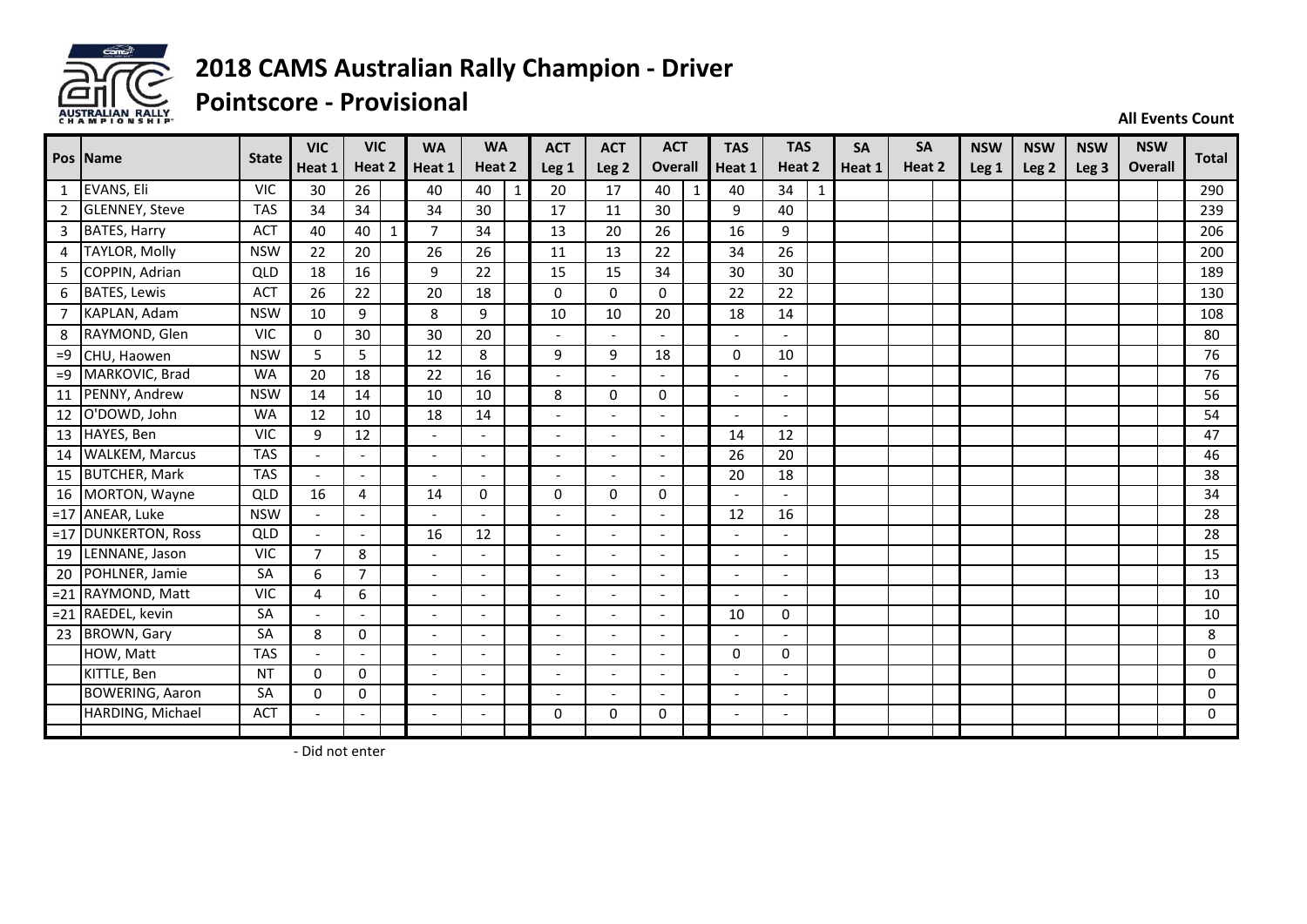

## **2018 CAMS Australian Rally Champion ‐ Co‐Driver**

## **Pointscore ‐ Provisional**

**All Events Count**

|                |                       |                 | <b>VIC</b>               |                          | <b>VIC</b>   |                          | <b>WA</b>                |              | <b>ACT</b>               | <b>ACT</b>               | <b>ACT</b>               |              | <b>TAS</b>               | <b>TAS</b>               |             | <b>SA</b> | <b>SA</b> | <b>NSW</b>       | <b>NSW</b>       | <b>NSW</b>       | <b>NSW</b>     |              |
|----------------|-----------------------|-----------------|--------------------------|--------------------------|--------------|--------------------------|--------------------------|--------------|--------------------------|--------------------------|--------------------------|--------------|--------------------------|--------------------------|-------------|-----------|-----------|------------------|------------------|------------------|----------------|--------------|
| Pos            | <b>Name</b>           | <b>State</b>    | Heat 1                   | Heat 2                   |              | Heat 1                   | Heat 2                   |              | Leg <sub>1</sub>         | Leg <sub>2</sub>         | <b>Overall</b>           |              | Heat 1                   | Heat 2                   |             | Heat 1    | Heat 2    | Leg <sub>1</sub> | Leg <sub>2</sub> | Leg <sub>3</sub> | <b>Overall</b> | <b>Total</b> |
| $\mathbf{1}$   | SEARCY, Ben           | <b>WA</b>       | 30                       | 26                       |              | 40                       | 40                       | $\mathbf{1}$ | 20                       | 17                       | 40                       | $\mathbf{1}$ | 40                       | 34                       | $\mathbf 1$ |           |           |                  |                  |                  |                | 290          |
| $\overline{2}$ | McCARTHY, John        | QLD             | 40                       | 40                       | $\mathbf{1}$ | $\overline{7}$           | 34                       |              | 13                       | 20                       | 26                       |              | 16                       | $\boldsymbol{9}$         |             |           |           |                  |                  |                  |                | 206          |
| 3              | READ, Malcolm         | <b>NZ</b>       | 22                       | 20                       |              | 26                       | 26                       |              | 11                       | 13                       | 22                       |              | 34                       | 26                       |             |           |           |                  |                  |                  |                | 200          |
| $\overline{4}$ | SARANDIS, Andy        | <b>SA</b>       |                          |                          |              | 34                       | 30                       |              | 17                       | 11                       | 30                       |              | 9                        | 40                       |             |           |           |                  |                  |                  |                | 171          |
| 5 <sub>1</sub> | FEAVER, Toni          | <b>WA</b>       | 20                       | 18                       |              | 22                       | 16                       |              | $\overline{\phantom{a}}$ |                          |                          |              | 30                       | 30                       |             |           |           |                  |                  |                  |                | 136          |
| 6              | MOSCATT, Dale         | <b>NSW</b>      | 26                       | 22                       |              | 20                       | 18                       |              | $\overline{\phantom{a}}$ |                          |                          |              | 22                       | 22                       |             |           |           |                  |                  |                  |                | 130          |
| $\overline{7}$ | PENNEY, Aleshia       | <b>NSW</b>      | 10                       | 9                        |              | 8                        | 9                        |              | 10                       | 10                       | 20                       |              | 18                       | 14                       |             |           |           |                  |                  |                  |                | 108          |
| 8              | <b>CATFORD, Kate</b>  | SA              | $\mathbf 0$              | 30                       |              | 30                       | 20                       |              | $\sim$                   |                          |                          |              |                          | $\sim$                   |             |           |           |                  |                  |                  |                | 80           |
| 9              | POTTER, Michael       | <b>TAS</b>      | 34                       | 34                       |              | $\overline{\phantom{a}}$ | $\blacksquare$           |              | $\overline{\phantom{a}}$ |                          | $\overline{\phantom{a}}$ |              |                          | $\overline{\phantom{a}}$ |             |           |           |                  |                  |                  |                | 68           |
| 10             | KELLY, Erin           | QLD             | 18                       | $\overline{16}$          |              | 9                        | 22                       |              | $\sim$                   |                          | $\overline{\phantom{a}}$ |              |                          | $\overline{\phantom{a}}$ |             |           |           |                  |                  |                  |                | 65           |
| 11             | <b>WESTON, Glen</b>   | QLD             | $\blacksquare$           | $\blacksquare$           |              | $\overline{a}$           | $\sim$                   |              | 15                       | 15                       | 34                       |              | $\blacksquare$           | $\overline{\phantom{a}}$ |             |           |           |                  |                  |                  |                | 64           |
| 12             | HAYES, Catherine      | $\overline{VC}$ | 9                        | 12                       |              | $\overline{\phantom{a}}$ | $\blacksquare$           |              | $\overline{\phantom{a}}$ |                          | $\overline{\phantom{a}}$ |              | 14                       | 12                       |             |           |           |                  |                  |                  |                | 47           |
|                | =13 HELLWIG, Peter    | <b>ACT</b>      | $\blacksquare$           | $\blacksquare$           |              | $\overline{a}$           | $\blacksquare$           |              | $\mathsf g$              | 9                        | 18                       |              | $\mathbf 0$              | 10                       |             |           |           |                  |                  |                  |                | 46           |
|                | =13 WALKEM, Scott     | <b>VIC</b>      | $\blacksquare$           | $\overline{\phantom{a}}$ |              | $\overline{\phantom{a}}$ | $\overline{\phantom{a}}$ |              | $\sim$                   |                          | $\overline{\phantom{a}}$ |              | $\overline{26}$          | $\overline{20}$          |             |           |           |                  |                  |                  |                | 46           |
|                | 15 CLARKE, Warren     | <b>TAS</b>      | $\blacksquare$           | $\overline{\phantom{a}}$ |              | $\blacksquare$           | $\overline{\phantom{a}}$ |              | $\overline{\phantom{a}}$ |                          | $\blacksquare$           |              | 20                       | 18                       |             |           |           |                  |                  |                  |                | 38           |
| 16             | LLEWELLYN, Rhys       | <b>NSW</b>      | 14                       | 14                       |              | $\overline{\phantom{a}}$ | $\sim$                   |              | 8                        | $\Omega$                 | $\mathbf 0$              |              |                          | $\overline{\phantom{a}}$ |             |           |           |                  |                  |                  |                | 36           |
| 17             | PENNY, Kirra          | <b>NSW</b>      | 16                       | $\overline{4}$           |              | 14                       | $\Omega$                 |              | $\mathbf 0$              | $\Omega$                 | $\pmb{0}$                |              | $\overline{\phantom{a}}$ | $\sim$                   |             |           |           |                  |                  |                  |                | 34           |
| 18             | WILDE, Tom            | <b>WA</b>       | $\overline{a}$           | $\overline{\phantom{a}}$ |              | $\overline{18}$          | 14                       |              | $\overline{\phantom{a}}$ |                          |                          |              | $\sim$                   | $\overline{\phantom{a}}$ |             |           |           |                  |                  |                  |                | 32           |
|                | =19 MAGUIRE, Eddie    | <b>TAS</b>      | $\omega$                 | $\blacksquare$           |              | $\sim$                   | $\sim$                   |              | $\blacksquare$           | $\sim$                   | $\blacksquare$           |              | 12                       | 16                       |             |           |           |                  |                  |                  |                | 28           |
|                | =19 DUNKERTON, Lisa   | QLD             | $\omega$                 | $\omega$                 |              | 16                       | 12                       |              | $\sim$                   | $\overline{\phantom{a}}$ | $\sim$                   |              | $\overline{\phantom{a}}$ | $\overline{\phantom{a}}$ |             |           |           |                  |                  |                  |                | 28           |
|                | 21 SHEIL, Ken         | <b>WA</b>       | 12                       | 10                       |              | $\overline{\phantom{a}}$ | $\sim$                   |              | $\sim$                   |                          |                          |              |                          | $\overline{\phantom{a}}$ |             |           |           |                  |                  |                  |                | 22           |
|                | =22 ALCORN, Glenn     | <b>WA</b>       | $\sim$                   | $\sim$                   |              | 12                       | 8                        |              | $\overline{a}$           |                          |                          |              |                          | $\overline{a}$           |             |           |           |                  |                  |                  |                | 20           |
|                | =22 PRESTON, Ryan     | QLD             |                          | $\overline{\phantom{a}}$ |              | 10                       | 10                       |              | $\overline{a}$           | $\overline{\phantom{a}}$ | $\overline{\phantom{a}}$ |              |                          | $\overline{\phantom{a}}$ |             |           |           |                  |                  |                  |                | 20           |
|                | 24 RAMIA, Amanda      | $\overline{V}$  | $\overline{7}$           | 8                        |              | $\sim$                   | $\overline{a}$           |              | $\overline{\phantom{a}}$ | $\overline{\phantom{a}}$ |                          |              | $\overline{a}$           | $\overline{\phantom{a}}$ |             |           |           |                  |                  |                  |                | 15           |
|                | 25 MOORE, Ken         | SA              | 6                        | $\overline{7}$           |              | $\overline{a}$           | $\overline{a}$           |              | $\overline{a}$           |                          |                          |              |                          | $\sim$                   |             |           |           |                  |                  |                  |                | 13           |
|                | =26 ECCLES, Stephen   | $\overline{VC}$ | 4                        | 6                        |              | $\overline{\phantom{a}}$ | $\overline{a}$           |              | $\overline{a}$           |                          |                          |              |                          | $\overline{\phantom{a}}$ |             |           |           |                  |                  |                  |                | 10           |
|                | $=26$ MAO, Xinan      | <b>NSW</b>      | 5                        | 5                        |              | $\overline{\phantom{a}}$ | $\overline{a}$           |              | $\overline{\phantom{a}}$ |                          | $\overline{\phantom{0}}$ |              |                          | $\overline{\phantom{a}}$ |             |           |           |                  |                  |                  |                | 10           |
|                | =26 PHILIPS, Lisi     | SA              |                          | $\sim$                   |              | $\sim$                   | $\sim$                   |              | $\overline{\phantom{a}}$ | $\overline{\phantom{a}}$ | $\overline{\phantom{a}}$ |              | 10                       | $\pmb{0}$                |             |           |           |                  |                  |                  |                | 10           |
| 29             | DALE, Mike            | SA              | 8                        | 0                        |              | $\sim$                   | $\overline{\phantom{a}}$ |              | $\sim$                   |                          |                          |              |                          | $\sim$                   |             |           |           |                  |                  |                  |                | 8            |
|                | <b>TAYLOR, Coral</b>  | <b>NSW</b>      | $\sim$                   | $\sim$                   |              |                          | $\overline{a}$           |              | $\mathbf 0$              | $\mathbf{0}$             | $\mathbf 0$              |              |                          | $\sim$                   |             |           |           |                  |                  |                  |                | 0            |
|                | WALKER, Nathan        | <b>TAS</b>      | $\overline{\phantom{a}}$ | $\sim$                   |              | $\overline{\phantom{a}}$ | $\overline{a}$           |              | $\overline{\phantom{a}}$ |                          |                          |              | $\Omega$                 | 0                        |             |           |           |                  |                  |                  |                | 0            |
|                | THORNBURN, JAMES      | <b>ACT</b>      | $\sim$                   | $\sim$                   |              | $\overline{\phantom{a}}$ | $\sim$                   |              | 0                        | $\mathbf{0}$             | $\pmb{0}$                |              |                          | $\overline{\phantom{a}}$ |             |           |           |                  |                  |                  |                | $\Omega$     |
|                | <b>VALE, Caroline</b> | NT              | 0                        | $\pmb{0}$                |              | $\sim$                   | $\overline{a}$           |              | $\sim$                   |                          |                          |              |                          | $\overline{\phantom{a}}$ |             |           |           |                  |                  |                  |                | 0            |
|                | MILLARD, Kevin        | SA              | 0                        | 0                        |              |                          |                          |              | $\overline{\phantom{a}}$ |                          |                          |              |                          | $\overline{\phantom{a}}$ |             |           |           |                  |                  |                  |                | 0            |
|                |                       |                 |                          |                          |              |                          |                          |              |                          |                          |                          |              |                          |                          |             |           |           |                  |                  |                  |                |              |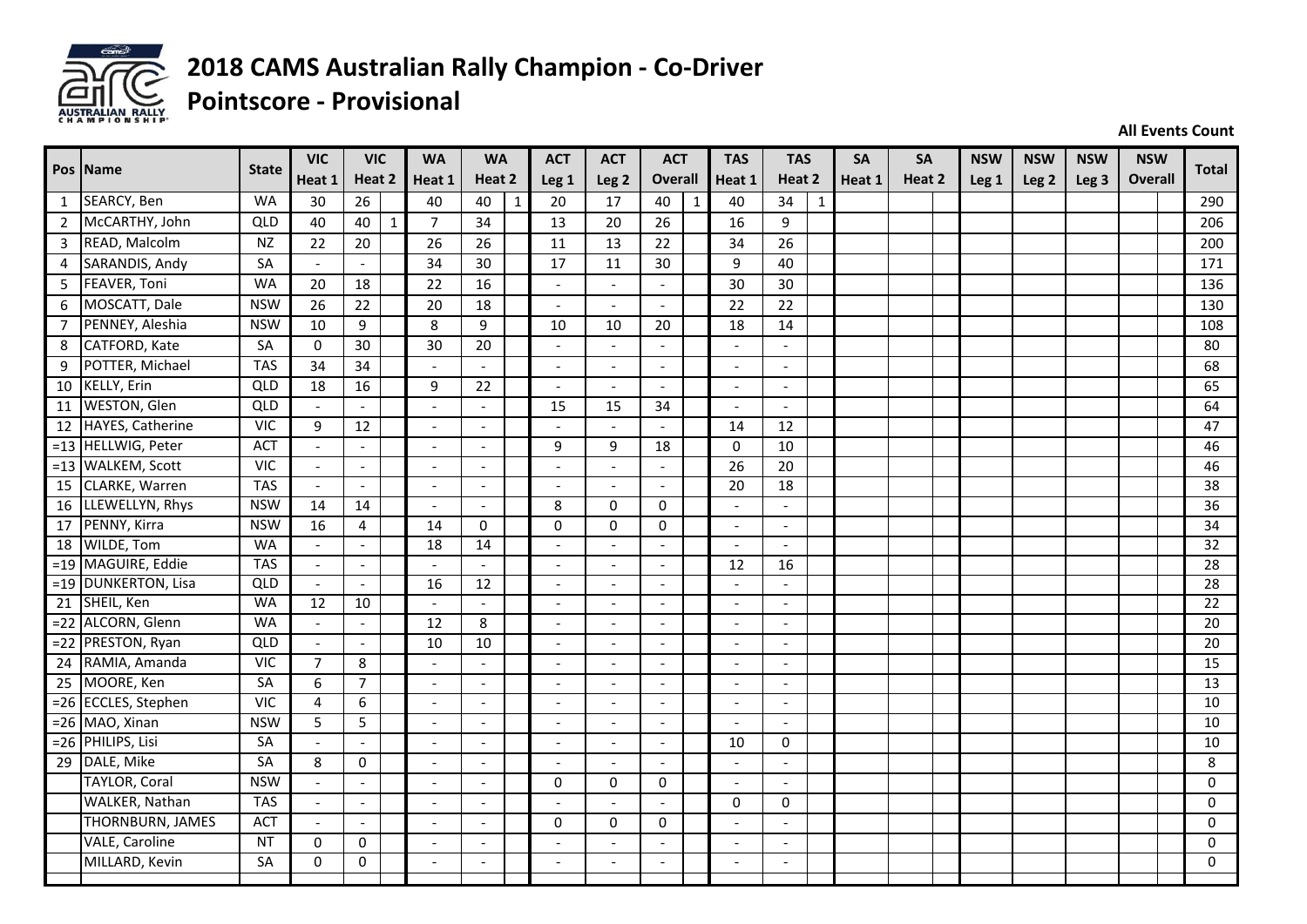

#### **2018 CAMS Australian 2WD Rally Champion ‐ Driver Pointscore ‐ Provisional**

**All Events Count**

|       | <b>Pos Name</b> |            | <b>VIC</b> | <b>VIC</b>               | <b>WA</b> | <b>WA</b> | <b>ACT</b>               | <b>ACT</b>               | <b>ACT</b> | <b>TAS</b> | <b>TAS</b>               | <b>SA</b> | <b>SA</b> | <b>NSW</b> | <b>NSW</b>       | <b>NSW</b>       |         | <b>NSW</b> |       |
|-------|-----------------|------------|------------|--------------------------|-----------|-----------|--------------------------|--------------------------|------------|------------|--------------------------|-----------|-----------|------------|------------------|------------------|---------|------------|-------|
|       |                 | State      | Heat 1     | Heat 2                   | Heat1     | Heat 2    | Leg 1                    | Leg 2                    | Overall    | Heat 1     | Heat 2                   | Heat 1    | Heat 2    | Leg 1      | Leg <sub>2</sub> | Leg <sub>3</sub> | Overall |            | Total |
|       | KAPLAN, Adam    | <b>NSW</b> | 40         | 40                       | $10*$     | 40        | 20                       | 20                       | 40         | 40         | 40                       |           |           |            |                  |                  |         |            | 294   |
|       | CHU, Haowen     | <b>NSW</b> | 30         | 26                       | 40        | 34        | 17                       | 17                       | 34         |            | 30                       |           |           |            |                  |                  |         |            | 228   |
| $=3$  | LENNANE, Jason  | <b>VIC</b> | 34         | 34                       |           |           | $\overline{\phantom{a}}$ | -                        | ۰.         |            | $\overline{\phantom{a}}$ |           |           |            |                  |                  |         |            | 68    |
| $=$ 3 | HAYES, Ben      | <b>VIC</b> |            |                          |           |           | -                        |                          |            | 34         | 34                       |           |           |            |                  |                  |         |            | 68    |
|       | RAYMOND, Matt   | VIC        | $10*$      | 30                       |           |           | $\overline{\phantom{a}}$ |                          |            |            | $\overline{\phantom{a}}$ |           |           |            |                  |                  |         |            | 40    |
| 6     | RAEDEL, Kevin   | SA         |            | $\overline{\phantom{a}}$ |           | -         | $\overline{\phantom{a}}$ |                          | ۰.         | 30         | 0                        |           |           |            |                  |                  |         |            | 30    |
|       | HOW, Matt       | <b>TAS</b> |            |                          | -         | -         | $\overline{\phantom{a}}$ | $\overline{\phantom{a}}$ |            |            | 0                        |           |           |            |                  |                  |         |            |       |
|       |                 |            |            |                          |           |           | -                        |                          |            |            |                          |           |           |            |                  |                  |         |            |       |
|       |                 |            |            |                          |           |           |                          |                          |            |            |                          |           |           |            |                  |                  |         |            |       |

\* = Rejoined ‐ Maximum points equal to 11th place



### **2018 CAMS Australian 2WD Rally Champion ‐ Co‐Driver**

**Pointscore ‐ Provisional**

**All Events Count**

|      |                        |            | <b>VIC</b>               | <b>VIC</b>               | <b>WA</b> | <b>WA</b> |  | <b>ACT</b>               | <b>ACT</b>               | <b>ACT</b>               |  | <b>TAS</b>               | <b>TAS</b>               |  | <b>SA</b> | <b>SA</b> |  | <b>NSW</b> | <b>NSW</b>       | <b>NSW</b>       | <b>NSW</b> |       |
|------|------------------------|------------|--------------------------|--------------------------|-----------|-----------|--|--------------------------|--------------------------|--------------------------|--|--------------------------|--------------------------|--|-----------|-----------|--|------------|------------------|------------------|------------|-------|
|      | Pos Name               | State      | Heat 1                   | Heat 2                   | Heat 1    | Heat 2    |  | Leg 1                    | Leg <sub>2</sub>         | Overall                  |  | Heat 1                   | Heat 2                   |  | Heat 1    | Heat 2    |  | Leg 1      | Leg <sub>2</sub> | Leg <sub>3</sub> | Overall    | Total |
|      | PENNEY, Aleshia        | <b>NSW</b> | 40                       | 40                       | $10*$     | 40        |  | 20                       | 20                       | 40                       |  | 40                       | 40                       |  |           |           |  |            |                  |                  |            | 294   |
|      | <b>HELLWIG, Peter</b>  | <b>ACT</b> |                          | $\overline{\phantom{a}}$ | ۰.        |           |  | 17                       | 17                       | 34                       |  | 0                        | 30                       |  |           |           |  |            |                  |                  |            | 98    |
|      | ALCORN, Glenn          | <b>WA</b>  |                          |                          | 40        | 34        |  | $\sim$                   | $\overline{\phantom{0}}$ | $\overline{\phantom{a}}$ |  | $\overline{\phantom{a}}$ | $\overline{\phantom{a}}$ |  |           |           |  |            |                  |                  |            | 74    |
| $=4$ | RAMIA, Amanda          | VIC        | 34                       | 34                       | ۰.        |           |  | ۰                        | -                        |                          |  |                          | $\overline{\phantom{0}}$ |  |           |           |  |            |                  |                  |            | 68    |
| $=4$ | HAYES, Cathy           | <b>VIC</b> |                          | $\overline{\phantom{a}}$ | ۰.        |           |  | ۰                        | -                        |                          |  | 34                       | 34                       |  |           |           |  |            |                  |                  |            | 68    |
| 6    | MAO, Xinan             | <b>NSW</b> | 30                       | 26                       | -         |           |  | $\overline{\phantom{a}}$ | $\overline{\phantom{0}}$ |                          |  | $\sim$                   | $\overline{\phantom{0}}$ |  |           |           |  |            |                  |                  |            | 56    |
|      | <b>ECCLES, Stephen</b> | <b>VIC</b> | $10*$                    | 30                       | -         |           |  | $\overline{\phantom{a}}$ | $\overline{\phantom{0}}$ |                          |  | $\overline{\phantom{a}}$ | $\overline{\phantom{a}}$ |  |           |           |  |            |                  |                  |            | 40    |
| 8    | PHILIPS, Lisi          | SA         | $\overline{\phantom{a}}$ |                          | ۰.        |           |  | $\overline{\phantom{a}}$ | $\overline{\phantom{0}}$ |                          |  | 30                       | 0                        |  |           |           |  |            |                  |                  |            | 30    |
|      | WALKER, Nathan         | <b>TAS</b> |                          | $\overline{\phantom{a}}$ | ۰.        |           |  | ۰                        |                          |                          |  | 0                        | 0                        |  |           |           |  |            |                  |                  |            |       |
|      |                        |            |                          |                          |           |           |  |                          |                          |                          |  |                          |                          |  |           |           |  |            |                  |                  |            |       |

\* = Rejoined ‐ Maximum points equal to 11th place